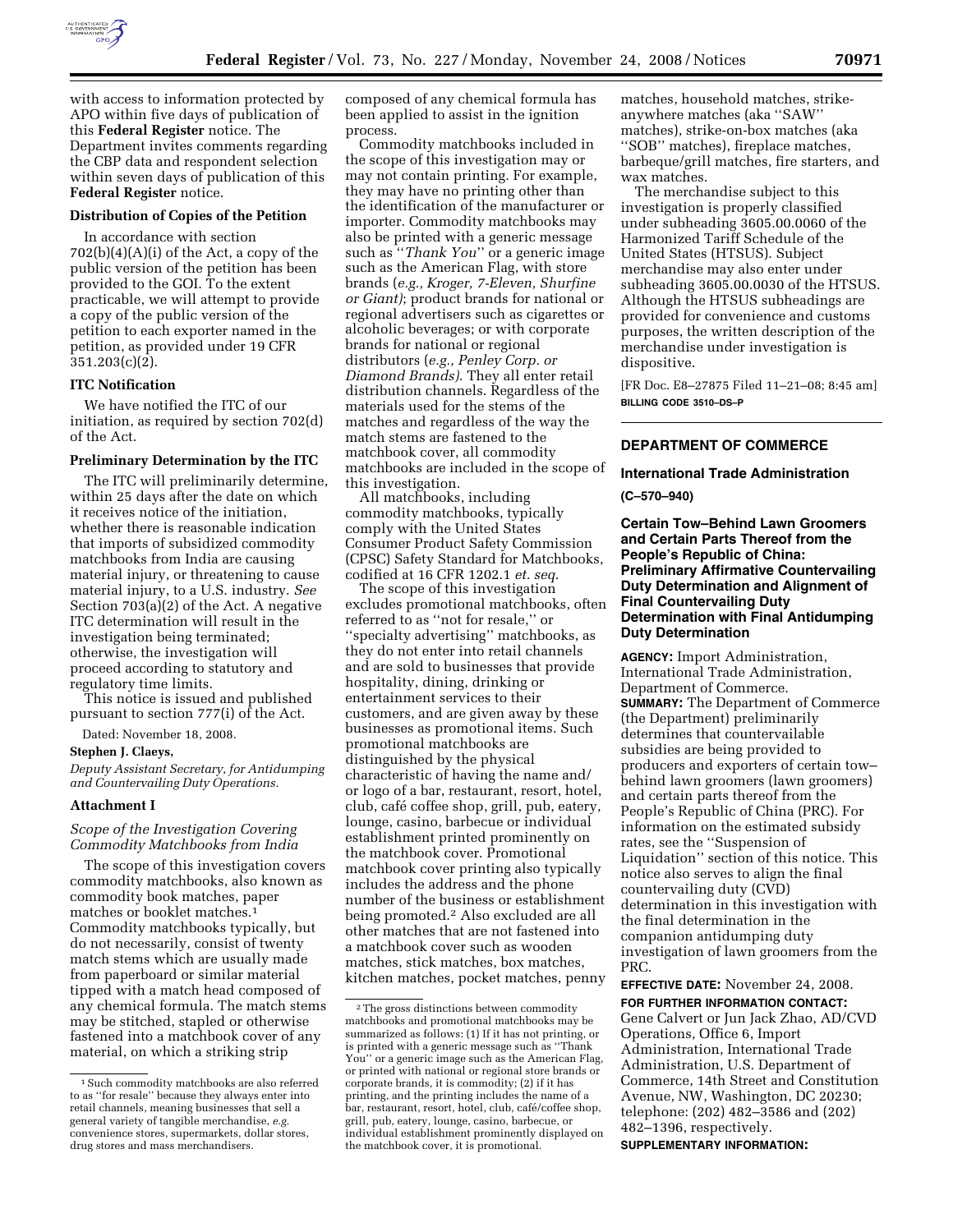## **Case History**

The following events have occurred since the publication of the Department's notice of initiation in the **Federal Register**. *See Certain Tow– Behind Lawn Groomers and Certain Parts Thereof from the People's Republic of China: Initiation of Countervailing Duty Investigation*, 73 FR 42324 (July 21, 2008) (*Initiation Notice*).

On August 14, 2008, the Department selected as mandatory respondents the two largest Chinese producers/exporters of lawn groomers that could reasonably be examined, Princeway Furniture (Dong Guan) Co., Ltd. and Princeway Limited (collectively, Princeway) and Jiashan Superpower Tools Co., Ltd. (Superpower). *See* Memorandum to Stephen J. Claeys, Deputy Assistant Secretary for Import Administration, ''Selection of Respondents for the Countervailing Duty Investigation of Certain Tow–Behind Lawn Groomers and Certain Parts Thereof from the People's Republic of China'' (August 14, 2008) (Respondent Selection Memorandum). A public version of this memorandum is on file in the Department's Central Records Unit (CRU) in Room 1117 of the main Department building. On August 18, 2008, we issued the CVD questionnaire to the Government of the People's Republic of China (GOC), requesting that the GOC forward the company sections of the questionnaire to the mandatory respondent companies.

On August 21, 2008, the International Trade Commission (ITC) issued its affirmative preliminary determination that there is a reasonable indication that an industry in the United States is materially injured by reason of allegedly subsidized imports of lawn groomers from China. *See Certain Tow–Behind Lawn Groomers and Parts Thereof From China Determinations*, 73 FR 49489 (August 21, 2008); and *Certain Tow– Behind Lawn Groomers and Parts Thereof from China (Preliminary)*, USITC Pub. 4028, Inv. Nos. 701–TA– 457 and 731–TA–1153 (August 2008).

On August 26, 2008, we published a postponement of the preliminary determination of this investigation until November 17, 2008. *See Certain Tow– Behind Lawn Groomers and Certain Parts Thereof from the People's Republic of China: Postponement of Preliminary Determination in the Countervailing Duty Investigation*, 73 FR 50307 (August 26, 2008). We received responses from the GOC and both mandatory respondent companies on October 8, 2008. We issued supplemental questionnaires to Princeway and Superpower on October

24, 2008, and to the GOC on October 29, 2008. Complete responses to these questionnaires are due November 18, 2008.

On August 20, 2008, Agri–Fab, Inc. (Petitioner) submitted new subsidy allegations regarding eight programs. On September 11, 2008, the GOC submitted comments on these allegations. On October 8, 2008, the Department determined to investigate all of these newly alleged subsidy programs pursuant to section 775 of the Tariff Act of 1930, as amended (the Act). *See*  Memorandum to Barbara E. Tillman, Director AD/CVD Operations, Office 6, ''Countervailing Duty Investigation of Certain Tow–Behind Lawn Groomers and Certain Parts Thereof from the People's Republic of China (PRC): Initiation Analysis of New Subsidy Allegations'' (October 8, 2008). Questions regarding these newly alleged subsidies were sent to the GOC and the mandatory respondent companies on October 10, 2008. The GOC, Princeway, and Superpower submitted responses to the new subsidy allegations questionnaires on October 27, 2008.

#### **Alignment of Final Countervailing Duty Determination With Final Antidumping Duty Determination**

On July 21, 2008, the Department initiated the CVD and antidumping duty investigations of lawn groomers from the PRC. *See Initiation Notice* and *Certain Tow Behind Lawn Groomers and Certain Parts Thereof From the People's Republic of China: Initiation of Antidumping Duty Investigation*, 73 FR 42315 (July 21, 2008). The CVD investigation and the antidumping duty investigation have the same scope with regard to the merchandise covered.

On August 8, 2008, Petitioner submitted a letter, in accordance with section 705(a)(1) of the Act, requesting alignment of the final CVD determination with the final antidumping duty determination of lawn groomers from the PRC. Therefore, in accordance with section 705(a)(1) of the Act and 19 CFR 351.210(b)(4), we are aligning the final CVD determination with the final antidumping duty determination. Consequently, the final CVD determination will be issued on the same date as the final antidumping duty determination, which is currently scheduled to be issued no later than April 6, 2009,<sup>1</sup> unless postponed.

## **Scope Comments**

As explained in the preamble to the Department's regulations, we set aside a

period of time in the *Initiation Notice*  for parties to raise issues regarding product coverage, and encouraged all parties to submit comments within 21 calendar days of publication of that notice. *See Antidumping Duties; Countervailing Duties; Final Rule*, 62 FR 27296, 27323 (May 19, 1997); and *Initiation Notice*, 73 FR at 42324. No such comments were filed on the record of either this investigation or the companion antidumping duty investigation.

#### **Scope of the Investigation**

The scope of this investigation covers certain non–motorized tow behind lawn groomers, manufactured from any material, and certain parts thereof. Lawn groomers are defined as lawn sweepers, aerators, dethatchers, and spreaders. Unless specifically excluded, lawn groomers that are designed to perform at least one of the functions listed above are included in the scope of this investigation, even if the lawn groomer is designed to perform additional non– subject functions (*e.g.*, mowing).

All lawn groomers are designed to incorporate a hitch, of any configuration, which allows the product to be towed behind a vehicle. Lawn groomers that are designed to incorporate both a hitch and a push handle, of any type, are also covered by the scope of this investigation. The hitch and handle may be permanently attached or removable, and they may be attached on opposite sides or on the same side of the lawn groomer. Lawn groomers designed to incorporate a hitch, but where the hitch is not attached to the lawn groomer, are also included in the scope of the investigation.

Lawn sweepers consist of a frame, as well as a series of brushes attached to an axle or shaft which allows the brushing component to rotate. Lawn sweepers also include a container (which is a receptacle into which debris swept from the lawn or turf is deposited) supported by the frame. Aerators consist of a frame, as well as an aerating component that is attached to an axle or shaft which allows the aerating component to rotate. The aerating component is made up of a set of knives fixed to a plate (known as a ''plug aerator''), a series of discs with protruding spikes (a ''spike aerator''), or any other configuration, that are designed to create holes or cavities in a lawn or turf surface. Dethatchers consist of a frame, as well as a series of tines designed to remove material (*e.g.*, dead grass or leaves) or other debris from the lawn or turf. The dethatcher tines are attached to and suspended from the

<sup>&</sup>lt;sup>1</sup>The calculated signature date is April 5, 2009, a Saturday. The next business day is April 6, 2009.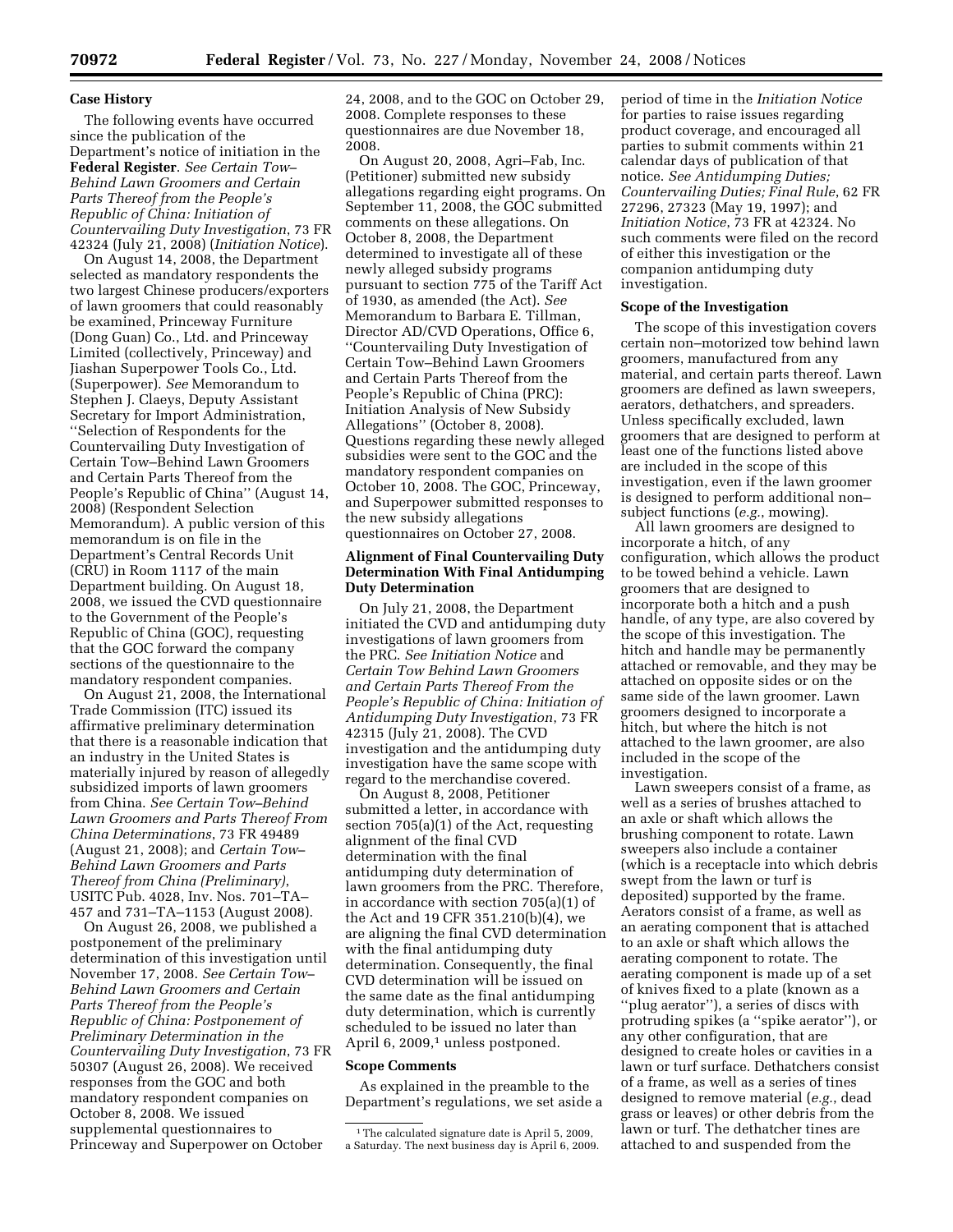frame. Lawn spreaders consist of a frame, as well as a hopper (*i.e.*, a container of any size, shape, or material) that holds a media to be spread on the lawn or turf. The media can be distributed by means of a rotating spreader plate that broadcasts the media (''broadcast spreader''), a rotating agitator that allows the media to be released at a consistent rate (''drop spreader''), or any other configuration.

Lawn dethatchers with a net fully– assembled weight (*i.e.*, without packing, additional weights, or accessories) of 100 pounds or less are covered by the scope of the investigation. Other lawn groomers–sweepers, aerators, and spreaders–with a net fully–assembled weight (*i.e.*, without packing, additional weights, or accessories) of 200 pounds or less are covered by the scope of the investigation.

Also included in the scope of the investigation are modular units, consisting of a chassis that is designed to incorporate a hitch, where the hitch may or may not be included, which allows modules that perform sweeping, aerating, dethatching, or spreading operations to be interchanged. Modular units–when imported with one or more lawn grooming modules–with a fully assembled net weight (*i.e.*, without packing, additional weights, or accessories) of 200 pounds or less when including a single module, are included in the scope of the investigation. Modular unit chasses, imported without a lawn grooming module and with a fully assembled net weight (*i.e.*, without packing, additional weights, or accessories) of 125 pounds or less, are also covered by the scope of the order. When imported separately, modules that are designed to perform subject lawn grooming functions (*i.e.*, sweeping, aerating, dethatching, or spreading), with a fully assembled net weight (*i.e.*, without packing, additional weights, or accessories) of 75 pounds or less, and that are imported with or without a hitch, are also covered by the scope.

Lawn groomers, assembled or unassembled, are covered by this investigation. For purposes of this investigation, ''unassembled lawn groomers'' consist of either 1) all parts necessary to make a fully assembled lawn groomer, or 2) any combination of parts, constituting a less than complete, unassembled lawn groomer, with a minimum of two of the following ''major components'':

1) an assembled or unassembled brush housing designed to be used in a lawn sweeper, where a brush housing is defined as a component housing the brush assembly, and consisting of a wrapper which

covers the brush assembly and two end plates attached to the wrapper;

- 2) a sweeper brush;
- 3) an aerator or dethatcher weight tray, or similar component designed to allow weights of any sort to be added to the unit;
- 4) a spreader hopper;
- 5) a rotating spreader plate or agitator, or other component designed for distributing media in a lawn spreader;
- 6) dethatcher tines;
- 7) aerator spikes, plugs, or other aerating component; or 8) a hitch.

The major components or parts of lawn groomers that are individually covered by this investigation under the term ''certain parts thereof'' are: (1) brush housings, where the wrapper and end plates incorporating the brush assembly may be individual pieces or a single piece; and (2) weight trays, or similar components designed to allow weights of any sort to be added to a dethatcher or an aerator unit.

The products for which relief is sought specifically exclude the following: 1) agricultural implements designed to work (*e.g.*, churn, burrow, till, etc.) soil, such as cultivators, harrows, and plows; 2) lawn or farm carts and wagons that do not groom lawns; 3) grooming products incorporating a motor or an engine for the purpose of operating and/or propelling the lawn groomer; 4) lawn groomers that are designed to be hand held or are designed to be attached directly to the frame of a vehicle, rather than towed; 5) ''push'' lawn grooming products that incorporate a push handle rather than a hitch, and which are designed solely to be manually operated; 6) dethatchers with a net assembled weight (*i.e.*, without packing, additional weights, or accessories) of more than 100 pounds, or lawn groomers–sweepers, aerators, and spreaders–with a net fully–assembled weight (*i.e.*, without packing, additional weights, or accessories) of more than 200 pounds; and 7) lawn rollers designed to flatten grass and turf, including lawn rollers which incorporate an aerator component (*e.g.*, ''drum–style'' spike aerators).

The lawn groomers that are the subject of this investigation are currently classifiable in the Harmonized Tariff Schedule of the United States (HTSUS) statistical reporting numbers 8432.40.0000, 8432.80.0000, 8432.90.0030, 8432.90.0080, 8479.89.9897, 8479.90.9496, and 9603.50.0000. These HTSUS provisions are given for reference and customs purposes only, and the description of

merchandise is dispositive for determining the scope of the product.

#### **Period of Investigation**

The period for which we are measuring subsidies, *i.e.*, the period of investigation (POI), is January 1, 2007 through December 31, 2007.

# **Application of the Countervailing Duty Law to Imports From the PRC**

On October 25, 2007, the Department published *Coated Free Sheet Paper from the People's Republic of China: Final Affirmative Countervailing Duty Determination*, 72 FR 60645 (October 25, 2007) (*CFS from the PRC*), and the accompanying Issues and Decision Memorandum (CFS Decision Memorandum). In *CFS from the PRC*, the Department found that, ''given the substantial differences between the Soviet–style economies and the PRC's economy in recent years, the Department's previous decision not to apply the CVD law to these Soviet–style economies does not act as a bar to proceeding with a CVD investigation involving products from the {PRC}.'' *See* CFS Decision Memorandum, at Comments 1 and 6.

The Department has subsequently affirmed its decision to apply the CVD law to the PRC in several final determinations, most recently in *Lightweight Thermal Paper From the People's Republic of China: Final Affirmative Countervailing Duty Determination*, 73 FR 57323 (October 2, 2008) (*LWTP from the PRC*), and the accompanying Issues and Decision Memorandum (LWTP Decision Memorandum).

Additionally, for the reasons stated in the LWTP Decision Memorandum, we are using the date of December 11, 2001, the date on which the PRC became a member of the World Trade Organization, as the date from which the Department will identify and measure subsidies in the PRC for purposes of this preliminary determination. *See* LWTP Decision Memorandum, at Comment 2.

### **Subsidies Valuation Information**

# *Allocation Period*

The average useful life (AUL) period in this proceeding as described in 19 CFR  $351.524(d)(2)$  is 10 years according to the U.S. Internal Revenue Service's 1977 Class Life Asset Depreciation Range System for assets used to manufacture lawn groomers. No party in this proceeding has disputed this allocation period.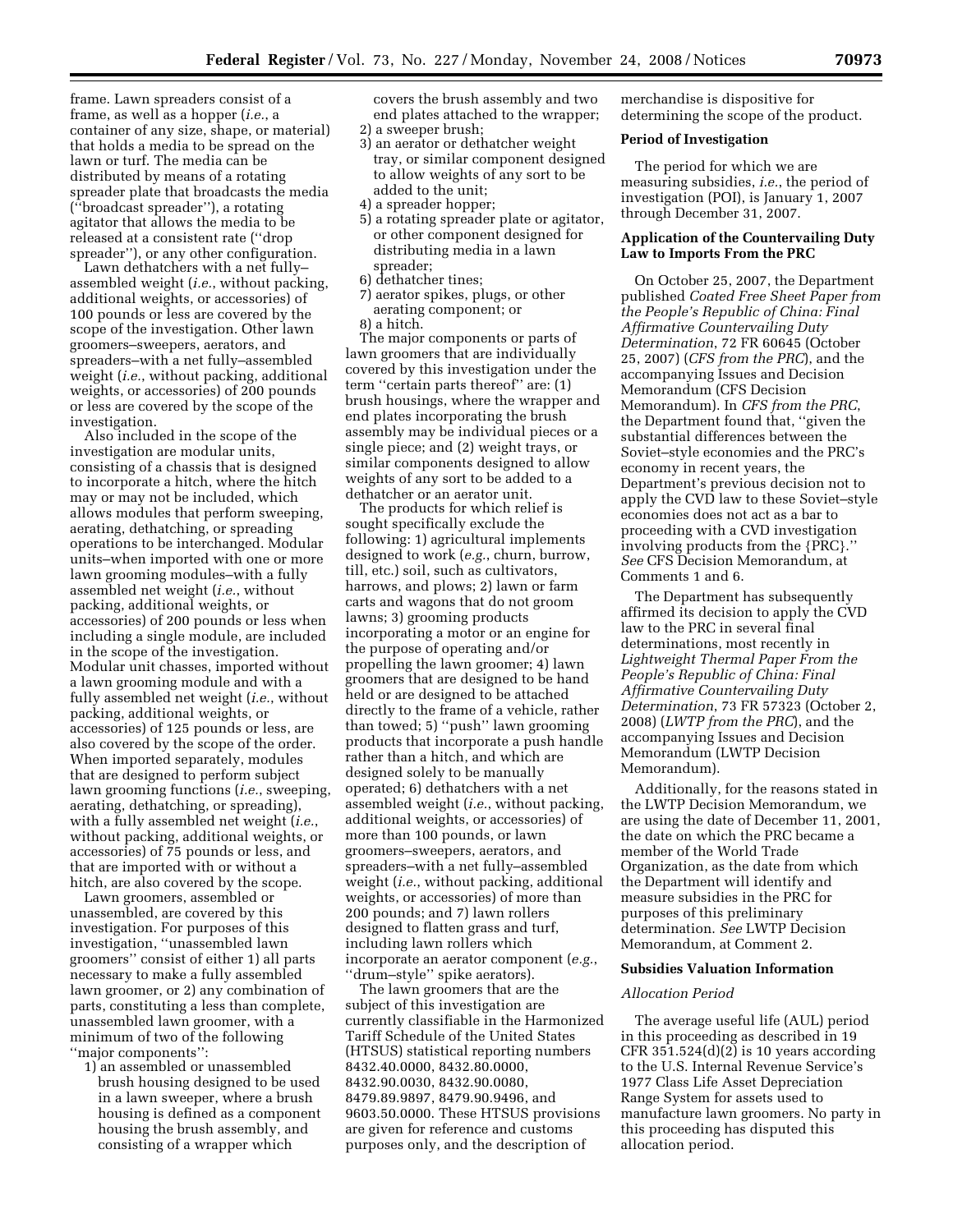# *Denominator and Attribution of Subsidies*

When selecting an appropriate denominator for use in calculating the *ad valorem* countervailable subsidy rate, the Department considered the bases for Princeway's and Superpower's approval of benefits under each program at issue. For export related subsidies, the Department attributed the subsidies only to products exported by the respondents and used export sales as the denominator. *See* 19 CFR 351.525(b)(2). For all other non–export related subsidies, the Department has attributed these subsidies to the total sales of all products of Princeway and Superpower and used total sales as the denominator in our calculations. *See* 19 CFR 351.525(b)(3).

Princeway Furniture (Dong Guan) Co., Ltd. is owned by and sells through its affiliate Princeway Limited for tax and currency control purposes. Princeway's production facility is located in Guangdong Province; therefore, we are relying on the sales figures recorded in the income statements of Princeway Furniture (Dong Guan) Co., Ltd. as denominators. *See* 19 CFR 351.525(b)(6)(i). Moreover, Princeway has not provided a justification for using any other sales figures as denominators such as the Department examined in our investigation of coated free sheet paper from the PRC. *See* CFS Decision Memorandum, at Comment 23. Superpower reported that it had no cross–owned affiliates that received subsidies and no affiliates involved in its sales transactions; therefore, we are using Superpower's sales figures as denominators. *Id*.

#### *Discount Rate for Allocation*

Consistent with 19 CFR 351.524(3)(i)(A), we used as our discount rate a long–term interest rate calculated according to the methodology that we used recently in our thermal paper investigation for the year in which the government agreed to provide the benefit. *See* LWTP Decision Memorandum, at Comments 8 and 9. The rates reported in International Financial Statistics represent short- and medium–term lending. However, there are no sufficient publicly–available long–term interest rate data upon which to base a robust benchmark for long– term loans. To address this problem, the Department developed an adjustment to medium–term rates to convert them to long–term rates using Bloomberg U.S. corporate BB–rated bond rates. *See id*., at Comment 9. Because the short–term benchmark covers loans up to two years, we have calculated the long–term

adjustment based on the difference between (1) the two–year BB–rated bond rate and (2) the 10–year BB–rated bond rate because 10 years is the AUL in this case. *See*, *also*, Memorandum to the File, ''Preliminary Calculation Memorandum for Princeway Furniture (Dong Guan) Co., Ltd. and Princeway Limited'' (November 17, 2008) for a more detailed discussion of the discount rate methodology.

#### **Use of Facts Otherwise Available and Adverse Inferences**

Sections 776(a)(1) and (2) of the Act provide that the Department shall apply ''facts otherwise available'' if necessary information is not on the record or an interested party or any other person: (A) withholds information that has been requested; (B) fails to provide information within the deadlines established, or in the form and manner requested by the Department, subject to subsections (c)(1) and (e) of section 782 of the Act; (C) significantly impedes a proceeding; or (D) provides information that cannot be verified as provided by section 782(i) of the Act. Section 776(b) of the Act further provides that the Department may use an adverse inference in applying the facts otherwise available when a party has failed to cooperate by not acting to the best of its ability to comply with a request for information.

#### *Non–Cooperative Companies*

In the instant investigation, the following five companies provided no response to the Department's ''quantity and value'' questionnaire issued during the respondent selection process: Qingdao Hundai Tools Co., Ltd., Qingdao Taifa Group Co., Ltd., Maxchief Investments Ltd., Qingdao EA Huabang Instrument Co., Ltd., and World Factory Inc. (collectively, non–cooperative companies). We attempted twice to solicit quantity and value information from the first four of these companies, and confirmed delivery of our questionnaires through Federal Express. In our second attempt, we warned that ''{f}ailure to respond to this questionnaire may result in the Department determining that your company has decided not to participate in this proceeding and that your company has not cooperated to the best of its ability. As a consequence, the Department would consider applying facts available with an adverse inference in accordance with section 776(b) of the Tariff Act of 1930.'' *See* Letters to Hangzhou Geesun International Co., Ltd., *et al*., from Barbara E. Tillman, Director, AD/CVD Operations, Office 6, ''Quantity and Value Questionnaire for

the Countervailing Duty Investigation of Certain Tow–Behind Lawn Groomers and Certain Parts Thereof from the People's Republic of China'' (August 4, 2008). World Factory Inc. refused delivery of our first questionnaire. *See*  Respondent Selection Memorandum for the details of our attempts to solicit information from 12 producers and exporters identified in the petition.

In the instant investigation, the non– cooperative companies withheld requested information and significantly impeded this proceeding. Specifically, by not responding to requests for information concerning the quantity and value of their sales, they impeded the Department's ability to select the most appropriate respondents in this investigation. Thus, in reaching our preliminary determination, pursuant to sections  $776(a)(2)(A)$  and  $(C)$  of the Act, we have based the CVD rate for the non– cooperative companies on facts otherwise available.

We also determine that an adverse inference is warranted, pursuant to section 776(b) of the Act. By failing to submit responses to the Department's quantity and value questionnaires, these companies did not cooperate to the best of their ability in this investigation. Accordingly, we find that an adverse inference is warranted to ensure that the non–cooperating companies will not obtain a more favorable result than had they fully complied with our request for information.

In deciding which facts to use as adverse facts available (AFA), section 776(b) of the Act and 19 CFR 351.308(c)(1) authorize the Department to rely on information derived from: (1) the petition; (2) a final determination in the investigation; (3) any previous review or determination; or (4) any other information placed on the record. It is the Department's practice to select, as AFA, the highest calculated rate in any segment of the proceeding. *See*, *e.g.*, *Laminated Woven Sacks From the People's Republic of China: Final Affirmative Countervailing Duty Determination and Final Affirmative Determination, in Part, of Critical Circumstances*, 73 FR 35639 (June 24, 2008) (*LWS from the PRC*) and the accompanying Issues and Decision Memorandum (LWS Decision Memorandum) at ''Selection of the Adverse Facts Available''.

The Department's practice when selecting an adverse rate from among the possible sources of information is to ensure that the margin is sufficiently adverse ''as to effectuate the statutory purposes of the adverse facts available rule to induce respondents to provide the Department with complete and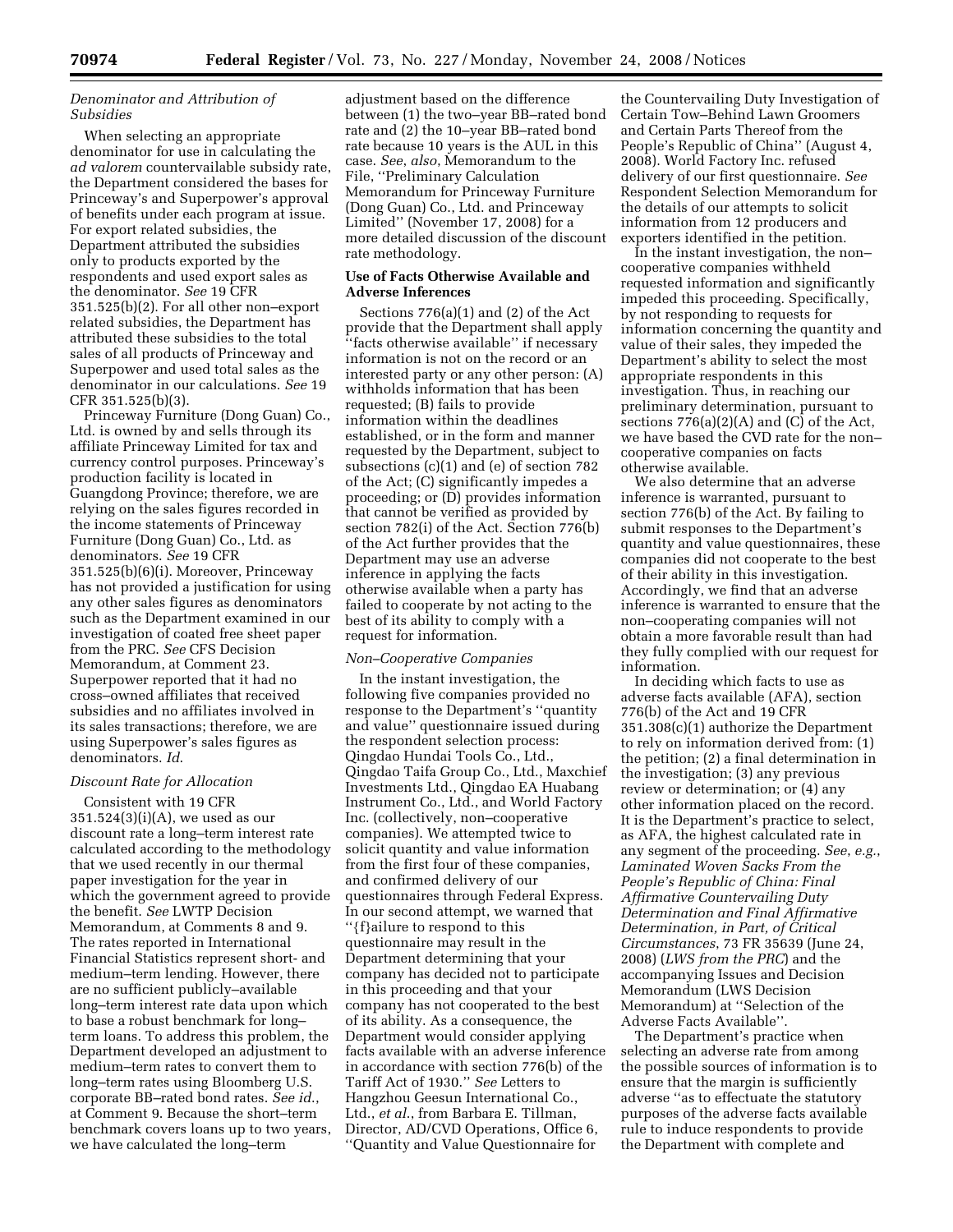accurate information in a timely manner.'' *See*, *e.g.*, *Notice of Final Determination of Sales at Less Than Fair Value: Static Random Access Memory Semiconductors From Taiwan*, 63 FR 8909, 8932 (February 23, 1998). The Department's practice also ensures ''that the party does not obtain a more favorable result by failing to cooperate than if it had cooperated fully.'' *See*  Statement of Administrative Action (SAA) accompanying the Uruguay Round Agreements Act, H.R. Rep. No. 103–316, Vol. I, at 870 (1994). In choosing the appropriate balance between providing a respondent with an incentive to respond accurately and imposing a rate that is reasonably related to the respondent's prior commercial activity, selecting the highest prior margin ''reflects a common sense inference that the highest prior margin is the most probative evidence of current margins, because, if it were not so, the importer, knowing of the rule, would have produced current information showing the margin to be less.'' *See Rhone Poulenc, Inc. v. United States*, 899 F.2d 1185, 1190 (Fed. Cir. 1990).

For the preliminary determination, consistent with the Department's recent practice, we are computing a total AFA rate for the non–cooperating companies generally using program–specific rates determined for the cooperating respondents or past cases. Specifically, for programs other than those involving income tax exemptions and reductions, we will apply the highest calculated rate for the identical program in this investigation if a responding company used the identical program. If there is no identical program match within the investigation, we will use the highest non–*de minimis* rate calculated for the same or similar program in another PRC CVD investigation. Absent an above–*de minimis* subsidy rate calculated for the same or similar program, we will apply the highest calculated subsidy rate for any program otherwise listed that could conceivably be used by the non– cooperating companies. *See*, *e.g.*, LWTP Decision Memorandum, at Comment 3.

Also, as explained in the *Initiation Notice*, and accompanying Initiation Checklist, where the GOC can demonstrate through complete, verifiable, positive evidence that non– cooperative companies (including all their facilities and cross–owned affiliates) are not located in particular provinces whose subsidies are being investigated, the Department will not include those provincial programs in determining the countervailable subsidy rate for the non–cooperative companies. In this investigation, the GOC did not

provide any such information. Therefore, the Department included all provincial programs in determining the countervailable subsidy rate for the non–cooperative companies.

# *Foreign–Invested Enterprise (FIE) Income Tax Rate Reduction and Exemption Programs*

For the 11 income tax rate reduction or exemption programs,2 we have applied an adverse inference that the non–cooperative companies paid no income taxes during the POI. Information from the petition indicates that during the POI, the standard income tax rate for corporations was 30 percent; there was an additional local income tax of 3 percent. *See* Petitioner's June 24, 2008 Submission, at Exhibit II– 21. Therefore, the highest possible benefit for all income tax reduction or exemption programs combined is 33 percent. Thus, we are applying a countervailable rate of 33 percent on an overall basis for these 11 income tax programs (*i.e.*, these 11 income tax programs combined to provide a countervailable benefit of 33 percent). This 33 percent AFA rate does not apply to tax credit or tax refund programs. *See*, *e.g.*, CFS Decision Memorandum, at 3; *see*, *also*, LWTP Decision Memorandum, at Comment 3.

# *Income Tax Credit and Refund Programs*

For the ''Refund of Enterprise Income Taxes on FIE Profits Reinvested in an Export–Oriented Enterprise'' program, a tax refund program, we have preliminarily determined to apply the rate calculated for Superpower under the same program in this investigation, which is 0.64 percent. Neither of the two mandatory respondents used the three remaining income tax credit and refund programs,3 and the Department has not calculated a non–de minimis

<sup>3</sup> Income Tax Credits for FIEs Purchasing Domestically Produced Equipment; Income Tax Credits on Purchases of Domestically Produced Equipment by Domestically-Owned Companies; and Income Tax Offsets and/or Refunds for FIEs Purchasing Domestic Equipment in Qingdao Municipality.

rate for any of these programs in any prior investigation. Therefore, for each of these three tax credit and refund programs, we have preliminarily determined to apply the highest non–*de minimis* rate for any indirect tax program from a PRC CVD investigation because, after examining each PRC CVD final determination, there were only *de minimis* rates for income tax credit or refund programs from prior investigations. The rate we selected for these programs is 1.51 percent, the rate calculated for respondent Gold East Paper (Jiangsu) Co., Ltd. (GE) for the ''VAT and Tariff Exemptions on Imported Equipment'' program in *CFS from the PRC*. *See* CFS Decision Memorandum, at 13–14.

# *Value Added Tax (VAT) and Tariff Exemptions and Rebates for Equipment Programs*

For the ''VAT and Import Tariff Exemption for Imported Equipment'' program, we have preliminarily determined to apply the rate calculated for Princeway under this program in this investigation, which is 0.49 percent.4 Neither of the two mandatory respondents used the ''VAT Exemption for Domestically Produced Equipment'' program. Therefore, for this program, we have preliminarily determined to apply the highest non–*de minimis* rate for the identical program from *CFS from the PRC*: 1.51 percent, GE's calculated rate for the program ''VAT and Tariff Exemptions on Imported Equipment.'' *See id*.

#### *Export Promotion Programs*

Neither of the mandatory respondents used the ''Export–Based Reward' Programs for Enterprises in Zhejiang Province'' program, the ''Refunds of Legal Fees Paid in Antidumping and Countervailing Duty Investigation in Zhejiang Province and Jiashan County'' program, the ''Export–Based Reward' Subsidies for Enterprises in Huimin Industrial Park'' program, or the ''Funds for Outward Expansion' of Industries in Guangdong Province'' program. The Department has not calculated a non–*de minimis* rate for any similar program in any prior investigation. Therefore, for these four programs, we have preliminarily determined to apply the highest calculated subsidy rate for any program otherwise listed that could conceivably have been used by the non– cooperating companies: 44.91 percent,

<sup>&</sup>lt;sup>2</sup> "Two Free, Three Half" Tax Exemption for FIEs; Income Tax Reductions for Export-Oriented Enterprises; Reduced Income Taxes Based on Geographic Location - Zhejiang and Shandong Provinces; Income Tax Programs for FIEs in Zhejiang Province; Income Tax Programs in the Huimin Industrial Park in Zhejiang Province; Income Tax Programs in the Hangzhou Export Processing Zone in Zhejiang Province; Income Tax Programs for FIEs Located in Qingdao Municipality; Income Tax Programs in the Lingang Processing Industrial Zone in Qingdao Municipality; Income Tax Programs for FIEs in Guangdong Province; Income Tax Programs for FIEs in Dongguan City, Guangdong Province; and Income Tax Programs for Export-Oriented FIEs in Dongguan City, Guangdong

<sup>4</sup>As discussed below under ''Programs Preliminarily Determined To Be Not Used by Princeway and Superpower,'' the Department has preliminarily determined that there are only two VAT exemptions and rebates for equipment programs under investigation.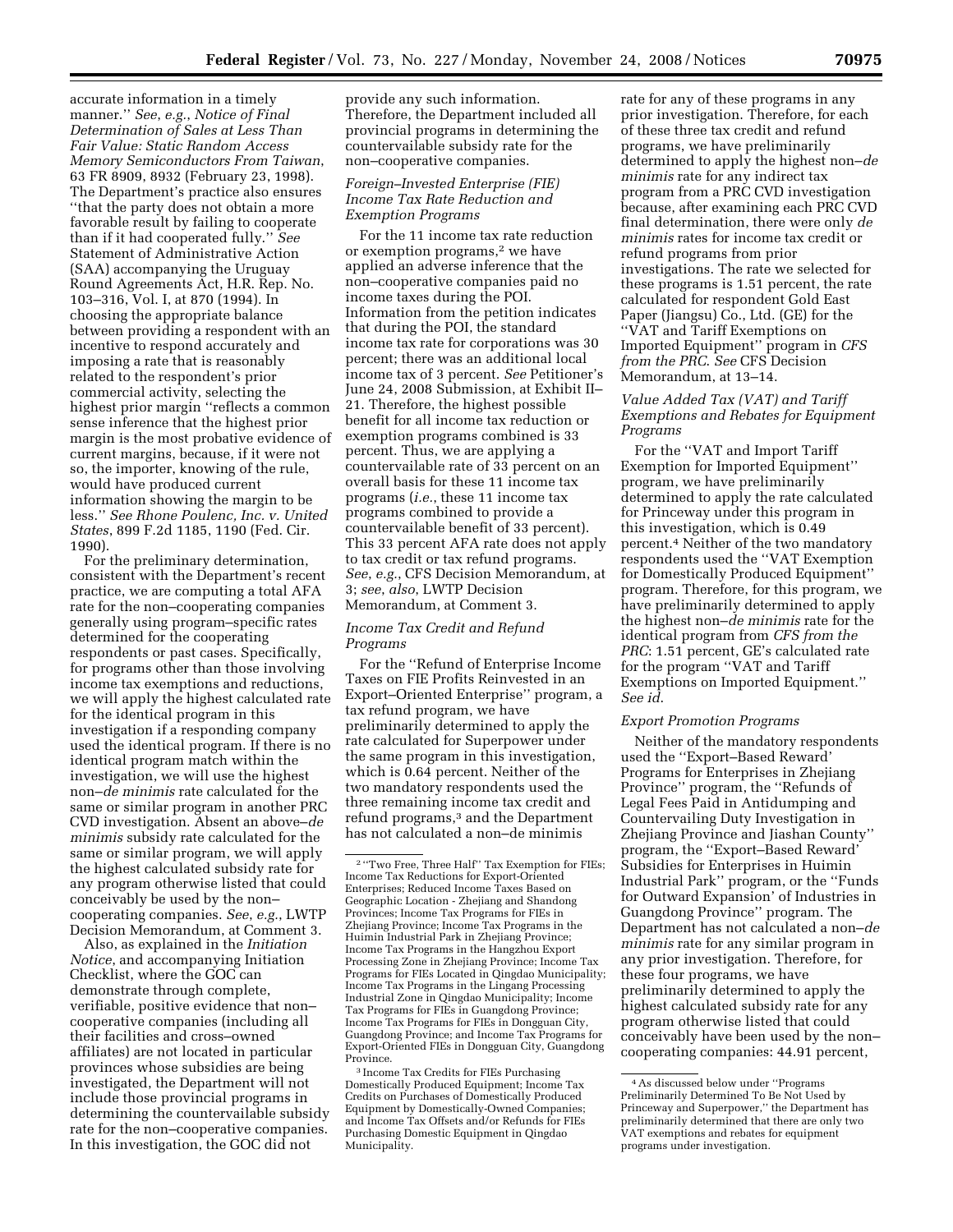the rate calculated for Kingland for the ''Provision of Hot–Rolled Steel at Less than Adequate Remuneration'' program in the investigation of circular welded carbon quality steel pipe. *See*  Memorandum to Susan Kuhbach, Director, Office 1, AD/CVD Operations, ''Countervailing Duty Investigation: Circular Welded Carbon–Quality Steel Pipe from the People's Republic of China: Ministerial Error Allegation,'' (July 2, 2008) at 7.

In addition, neither of the two mandatory respondents used the program ''Preferential Loans and Development Funds' for Export– Oriented Enterprises in Guangdong Province,'' and the Department has not calculated a non–*de minimis* rate for this program in any other PRC CVD investigation. Therefore, we have preliminarily determined to apply the highest non–*de minimis* rate for a loan program from a PRC CVD investigation: 7.99 percent, the rate calculated for Guangdong Guanhao High–Tech Co., Ltd. for the program ''Government Policy Lending'' in *LWTP from the PRC*. *See* LWTP Decision Memorandum, at 11–12.

### *Provision of Land at Less Than Adequate Remuneration (LTAR) Programs*

Finally, neither of the mandatory respondents used the ''Provision of Land for LTAR for Export–Oriented FIEs Located in Shandong Province'' program, or the ''Provision of Land for LTAR for Export–Oriented FIEs Located in Qingdao Municipality'' program. Therefore, for these two programs, we have preliminarily determined to apply the highest non–*de minimis* rate for a similar land at LTAR program from a PRC CVD investigation: 13.36 percent, the rate calculated for Zibo Aifudi Plastic Packaging Company Limited in *LWS from the PRC*. *See* LWS Decision Memorandum, at 14–18.

#### *Allegations Not Affecting the AFA Rate*

As discussed below, we have preliminarily determined that we require more information regarding the ''Provision of Hot–Rolled Steel at Less Than Adequate Remuneration'' program and the ''VAT Export Rebate'' program.5 Also as discussed below, we have preliminarily determined that producers and exporters of lawn groomers are ineligible for benefits under programs related to consumption taxes. Therefore,

these programs are not reflected in the calculation of our AFA rate.

Section 776(c) of the Act provides that, when the Department relies on secondary information rather than on information obtained in the course of an investigation or review, it shall, to the extent practicable, corroborate that information from independent sources that are reasonably at its disposal. Secondary information is ''information derived from the petition that gave rise to the investigation or review, the final determination concerning the subject merchandise, or any previous review under section 751 concerning the subject merchandise.'' *See*, *e.g.*, SAA, at 870. It is the Department's practice to consider information to be corroborated if it has probative value. *Id*. Further, it is also the Department's practice to corroborate secondary information, the Department will, to the extent practicable, by examining the reliability and relevance of the information to be used. *See*, *e.g.*, SAA, at 869. However, it is also our practice that we need not prove that the selected facts available are the best alternative information.

When the Department applies AFA, to the extent practicable, it will determine whether such information has probative value by evaluating the reliability and relevance of the information used. With regard to the reliability aspect of corroboration, we note that these rates were calculated in prior final CVD determinations. No information has been presented that calls into question the reliability of these calculated rates that we are applying as AFA. Unlike other types of information, such as publicly available data on the national inflation rate of a given country or national average interest rates, there typically are no independent sources for data on company–specific benefits resulting from countervailable subsidy programs.

With respect to the relevance aspect of corroborating the rates selected, the Department will consider information reasonably at its disposal in considering the relevance of information used to calculate a countervailable subsidy benefit. Where circumstances indicate that the information is not appropriate as AFA, the Department will not use it. *See*, *e.g.*, *Fresh Cut Flowers From Mexico; Final Results of Antidumping Duty Administrative Review*, 61 FR 6812, 6814 (February 22, 1996).

The Department has reviewed the information concerning PRC subsidy programs in this and other cases. For those programs for which the Department has found a program–type match, we find that programs of the same type are relevant to the programs of this case. For the programs for which there is no program–type match, the Department has selected the highest calculated subsidy rate for any PRC program from which the non– cooperating companies could conceivably receive a benefit to use as AFA. The relevance of this rate is that it is an actual calculated CVD rate for a PRC program from which the non– cooperating companies could actually receive a benefit. The Department has corroborated the rates it selected to the extent practicable.

On this basis, we preliminarily determine that the AFA countervailable subsidy rate for the five non– cooperating companies is 254.52 percent *ad valorem*.

## **Application of ''All Others'' Rate to Companies Not Selected as Mandatory Respondents**

In addition to Princeway and Superpower, the Department received responses to its quantity and value questionnaire from the following four companies: Hangzhou Geesun International Co., Ltd., Nantong D&B Machinery Co., Ltd., Qingdao Huatian Hand Truck Co., Ltd., and T.N. International, Inc. *See* Respondent Selection Memorandum. However, the Department was unable to deliver the quantity and value questionnaire to Sidepin Ltd., another of the twelve producers and exporters listed in the petition, because of an address error. *Id*. While these five companies were not chosen as mandatory respondents, because they cooperated fully with the Department's request for quantity and value information regarding their sales, or, in the case of Sidepin Ltd., were not uncooperative, we are applying the all others rate to these five companies.

#### **Analysis of Programs**

Based upon our analysis of the petition and the responses to our questionnaires, we determine the following:

#### *I. Programs Preliminarily Determined to Be Countervailable*

*A. Preferential Tax Policies for Enterprises with Foreign Investment (Two Free, Three Half Program)* 

Petitioner alleges that under Article 8 of the *Income Tax Law of the People's Republic of China for Enterprises with Foreign Investment and Foreign Enterprises* (*FIE Tax Law*), FIEs of a ''productive nature'' that are scheduled to operate for not less than 10 years may be exempt from income taxes during the first two years of profitability, and may pay half of the applicable tax for the next three years.

<sup>5</sup>As discussed below under ''Programs Preliminarily Determined To Be Not Used by Princeway and Superpower,'' the Department has preliminarily determined that there is only one VAT export rebates program under investigation.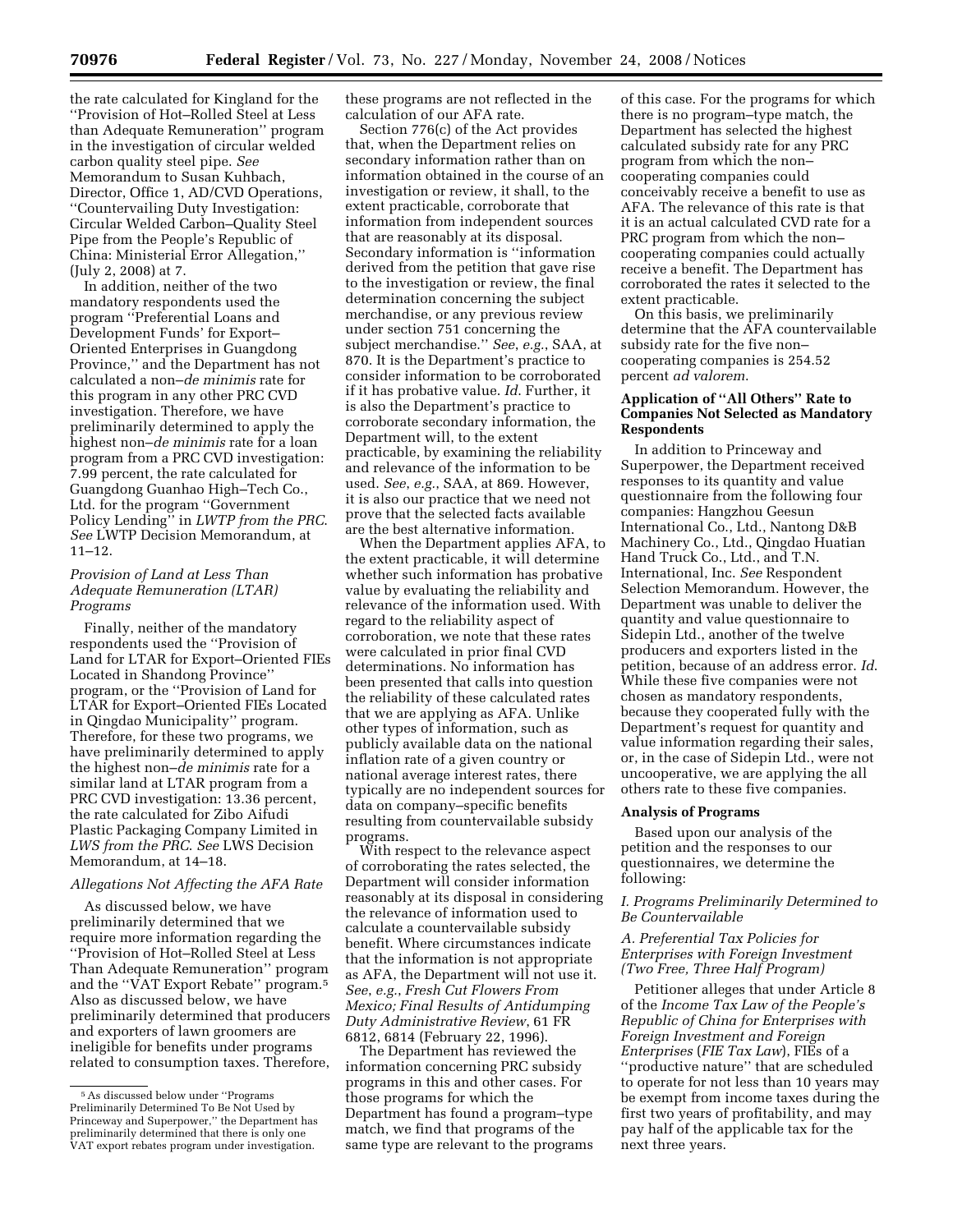Princeway states it received benefits under this program during the POI. Specifically, it paid no tax in 2006 pursuant to Article 8 of the *FIE Tax Law*  as reflected in the tax return it filed during the POI, which it submitted as an attachment to its questionnaire response.

According to Superpower's response, it also qualified for benefits under this program during the POI. Specifically, Superpower qualified for ''three half'' benefits during tax year 2006, reflected in the tax return it filed during the POI. Therefore, during tax year 2006, Superpower's central government income tax rate was reduced from 24 percent to 12 percent, and its local income tax rate was reduced from 2.4 percent to 1.2 percent.6

We preliminarily determine that the income tax exemptions received by Princeway and Superpower under this program confer a countervailable subsidy. The exemptions are a financial contribution in the form of revenue forgone by the GOC and they provide a benefit to the recipients in the amount of the tax savings. *See* Section  $771(5)(D)(ii)$  of the Act and 19 CFR 351.509(a)(1). We also preliminarily determine that the exemptions afforded by this program are limited as a matter of law to certain enterprises, ''productive'' FIEs, and, hence, are specific under section 771(5A)(D)(i) of the Act.

To calculate the benefit, we treated the income tax savings enjoyed by Princeway and Superpower as a recurring benefit, consistent with 19 CFR 351.524(c)(1), and divided each company's tax savings received during the POI by its total sales during that period. To compute the amount of the tax savings, we compared the income tax rate Princeway and Superpower would have paid in the absence of the program with the income tax rate the companies actually paid. On this basis, we preliminarily determine that Princeway received a countervailable subsidy of 0.46 percent *ad valorem*  under this program and Superpower received a countervailable subsidy of 1.32 percent.

Finally, we address Superpower's arguments that any tax benefits it received pursuant to activities taking place before the POI (2007) are not germane to this investigation. Primarily, in its discussion of this program and

others, Superpower argues that it submits quarterly tax returns to local authorities. Three of the quarterly ''returns'' for tax year 2007 activity were filed in 2007, with the fourth filed in 2008. According to Superpower, these quarterly documents are a more accurate measure of benefits received in the POI than the Department's practice of calculating benefits using the annual tax return filed in the POI, which reflects activity for the prior year. Superpower also argues that exemptions and rebates (discussed below) it has received should be attributable to the year in which it accrued the right to these exemptions and rebates.

The Department, however, is maintaining its practice of calculating benefits for the POI using the tax return filed in the POI. *See* 19 CFR 351.509(b)(1). According to the GOC, ''income taxes are paid in quarterly installments,'' but ''{w}ithin four months of the end of the year, an annual tax return form and final accounting statements must be submitted and tax accounts are finally settled within five months of the end of the year.'' *See*  GOC's October 8, 2008 Questionnaire Response, at I–12. Thus, while benefits reflected on Superpower's 2007 tax return are attributable to activity in 2006, these benefits do not become final until 2007 (the POI). Likewise, as discussed below, rebates received by Superpower, which are not reflected in any of its tax returns, while attributable to activity before 2007, were applied for, approved, and paid in 2007.

## *B. Income Tax Reductions for Export– Oriented Enterprises (EOEs)*

Petitioner alleges Article 75 of the *Detailed Implementation Rules of the Income Tax Law of the People's Republic of China of Foreign Investment Enterprises an Foreign Enterprises* (*FIE Tax Rules*) provides that FIEs that export 70 percent or more of the total value of their products may benefit from reduced tax rates. According to Petitioner, income tax rates for enterprises participating in this program may be reduced by 50 percent.

Superpower states that it received benefits under this program for tax year 2006. Specifically, according to Superpower, it qualified for a 50 percent reduction in its central tax rate and a 100 percent reduction in its local tax rate. Because it had already received a 50 percent reduction in its central tax rate pursuant to the ''Two Free, Three Half'' program, only the 100 percent reduction of the local tax rate provided additional benefits. These benefits were provided in the form of a rebate of the remaining 1.2 percent local income tax,

which Superpower applied for and received in the POI.

We preliminarily determine that the income tax rebate received by Superpower under this program confers a countervailable subsidy. The rebate is a financial contribution in the form of revenue forgone by the GOC and it provides a benefit to the recipients in the amount of the tax savings. *See*  Section 771(5)(D)(ii) of the Act and 19 CFR 351.509(a)(1).

Superpower states that in order to receive this rebate it had to obtain ''the Certification of Export–oriented FIE.'' *See* Superpower's October 8, 2008 Questionnaire Response, at 19. Likewise, the GOC explains how benefits under this program are contingent on a demonstration by an FIE that its export sales amount to 70 percent of its total sales. *See* GOC's October 8, 2008 Questionnaire Response, at I–19. Therefore, we preliminarily determine that the rebate afforded by this program is contingent on Superpower's export performance and, hence, is specific under section 771(5A)(B) of the Act.

To calculate the benefit, we treated the income tax rebate enjoyed by Superpower as a recurring benefit, consistent with 19 CFR 351.524(c)(1), and divided the rebate received during the POI by the company's total export sales during that period. On this basis, we preliminarily determine that Superpower received a countervailable subsidy of 0.15 percent *ad valorem*  under this program.

#### *C. Refund of Enterprise Income Taxes on FIE Profits Reinvested in an EOE*

Petitioner alleges that export–oriented FIEs are eligible for tax refunds on profits that are reinvested in the FIE, or into a new high–technology enterprise or EOE.

According to Superpower's response, it received two payments under this program in 2007. While the payments arise from profits made during tax years 2005 and 2006, Superpower applied for the rebates in 2007. Moreover, the rebates were approved and the rebate funds were paid to Superpower in 2007. According to Superpower, ''the amount of assistance provided was determined by the amount of the reinvested profit and the amount of income tax already paid for this amount of reinvested profit.'' *See* Superpower's October 8, 2008 Questionnaire Response, at 22. Likewise, according to the GOC, the refund amount depends on the ''original applicable enterprise income tax rate,'' which, according to the *FIE Tax Rules*, would appear to be the effective rate (*i.e.*, the standard 30 percent rate minus

<sup>6</sup>Superpower's eligibility for a 24 percent central rate, instead of the standard 30 percent rate, and a 2.4 percent local rate, instead of the standard 3 percent rate, is discussed below under the ''Reduced Income Taxes Based on Geographic Location (Zhejiang and Shandong Provinces)'' section.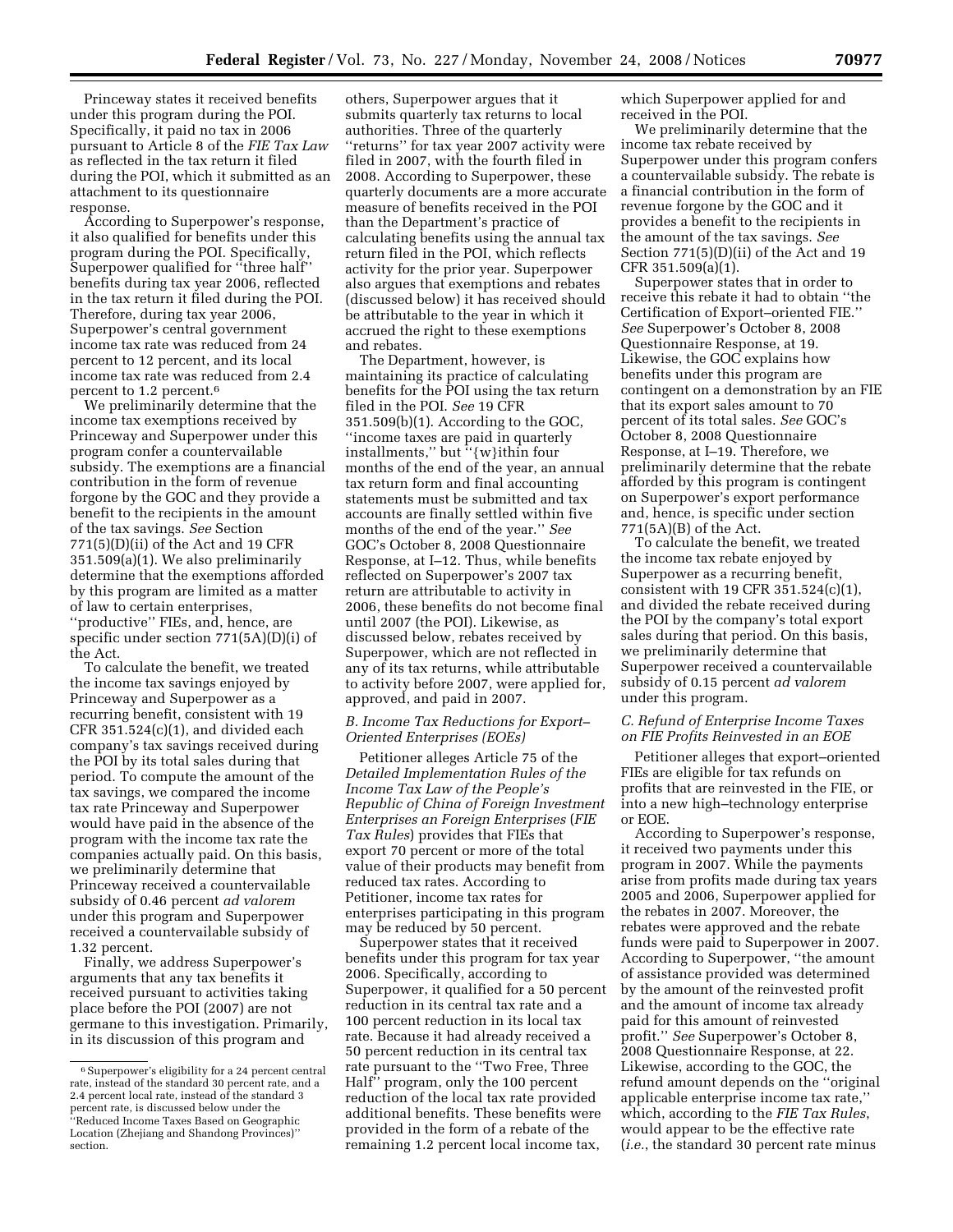FIE reductions, *etc*.) applied to the enterprise in question in the year the profit was made (in this case, 2005 and 2006). *See* GOC's October 8, 2008 Questionnaire Response, at I–24.

Moreover, according to the GOC, while ''the program is available to all qualifying FIEs,'' the amount of the refund is larger for reinvestments in EOEs. *Id*. Specifically, a standard FIE receives 40 percent of the refund received by an EOE. *Id*. The documents provided by Superpower (applications, approvals, *etc*.) are consistent with the formulas stated by the GOC and included in the *FIE Tax Rules*. It also notes that ''{t}he FIE, not the investor, applies for and receives the refund, of income taxes paid by the FIE, which it may pay to the investor.'' *Id*. at I–28.

We preliminarily determine that the rebates received by Superpower under this program confer a countervailable subsidy. The rebates are a financial contribution in the form of revenue forgone by the GOC and they provide a benefit to the recipients in the amount of the tax savings. See Section 771(5)(D)(ii) of the Act and 19 CFR 351.509(a)(1).

As noted above, the GOC's response explains that larger rebates are provided to EOEs than to other FIEs. Based on our examination of the application and approval documents submitted by Superpower, we have determined that one of the two rebates received by Superpower during the POI was pursuant to the EOE formula and one was pursuant to the standard FIE formula. Therefore, we preliminarily determine that one of the rebates afforded by this program is contingent on Superpower's export performance and, hence, is specific under section 771(5A)(B) of the Act. The other rebate is limited as a matter of law to certain enterprises (FIEs) and, hence, is specific under section 771(5A)(D)(i) of the Act.

To calculate the benefit, we treated the income tax rebates enjoyed by Superpower as a recurring benefit, consistent with 19 CFR 351.524(c)(1), and divided one rebate by total export sales and the other by total sales during the POI. On this basis, we preliminarily determine that Superpower received a countervailable subsidy of 0.64 percent *ad valorem* under this program.

# *D. Import Tariff and VAT Exemptions for Encouraged Industries Importing Equipment for Domestic Operations*

Petitioner alleges that the GOC administers a program that offers VAT and import tariff rebates on imported equipment. According to Petitioner, this program is available to both FIEs and domestic enterprises, and its purpose is

to encourage foreign investment and introduce foreign advanced technology equipment and industry technology upgrades.

According to Princeway, it received benefits under this program for imported equipment because it ''was established as an export–oriented enterprise to export all of its products to overseas markets. This status of the company falls within the category of encouragement under the Catalog of Industries Guidance for Foreign Business Investment . . . .'' Consequently, it received an exemption from customs duties and VAT on imported equipment.

We preliminarily determine that the exemption received by Princeway under this program confers a countervailable subsidy. The exemption is a financial contribution in the form of revenue forgone by the GOC and it provides a benefit to the recipients in the amount of the VAT and tariff savings. *See*  Section 771(5)(D)(ii) of the Act and 19 CFR 351.510(a)(1).

As noted above, Princeway qualified for this exemption because it ''was established as an export–oriented enterprise to export all of its products to overseas markets.'' Therefore, we determine the VAT and tariff exemption under this program is contingent on Princeway's export performance and, hence, is specific under section 771(5A)(B) of the Act.

Normally, we treat exemptions from indirect taxes and import charges, such as VAT and tariff exemptions, as recurring benefits, consistent with 19  $CFR 351.524(c)(1)$ , and allocate these benefits only in the year that they were received. However, when an indirect tax or import charge exemption is provided for, or tied to, the capital structure or capital assets of a firm, the Department may treat it as a non–recurring benefit and allocate the benefit to the firm over the AUL. *See* 19 CFR 351.524(c)(2)(iii) and 19 CFR 351.524(d)(2).

We requested that Princeway identify the equipment for which it received a VAT and tariff exemption from 2001 through the end of the POI. In some of these years, the total amount of the VAT and tariff exemption approved was less than 0.5 percent of Princeway's export sales for those years. *See* 19 CFR 351.524(b)(2). For those years, therefore, we do not reach the issue of whether the VAT and tariff exemption was tied to the capital structure or capital assets of the firm. Instead, we expense the benefit to the year in which it is received, consistent with 19 CFR 351.524(a).

In some other years, however, the total amount of VAT and tariff exemption exceeded 0.5 percent of

Princeway's export sales for those years. Based on Princeway's reported information, the VAT and tariff exemption were for capital equipment. *See* Princeway's October 8, 2008 Questionnaire Response, at Exhibit 14. Accordingly, the Department is treating the VAT and tariff exemption for those years as a non–recurring benefit consistent with 19 CFR 351.524(c)(2)(iii).

To calculate the benefit for Princeway, we used our standard methodology for non–recurring benefits (*see* 19 CFR 351.524(b)) and recurring benefits, as applicable (*i.e.*, for the years for which we determined the benefits to be non–recurring, we first allocated the benefits to the POI). We then summed these allocated benefits from Princeway's VAT and tariff exemptions from years 2002 to 2007. On this basis, we preliminarily determine that Princeway received a countervailable subsidy of 0.49 percent *ad valorem*  under this program.

# *E. Reduced Income Taxes Based on Geographic Location (Zhejiang and Shandong Provinces)*

Petitioner alleges that special economic zones (SEZs) exist in the PRC to encourage foreign investment and the development of industry. According to Petitioner, these SEZs may be designated as coastal economic development zones, SEZs, or as economic and technical development zones. Petitioner claims that benefits received by the industries operating in these SEZs include, *inter alia*, preferential income tax rates.

Superpower states that it is eligible for reduced income tax rates as it is located in Jiashan, a coastal economic development zone. Specifically, under Article 7 of the *FIE Tax Law*, it is eligible for a central government tax rate of 24 percent and, apparently under the discretion afforded to provincial and municipal governments by Article 9 of the *FIE Tax Law*, it is eligible for a local tax rate of 2.4 percent, because of its location in a coastal economic development zone. These reduced tax rates are reflected in the tax return Superpower filed in 2007.

We preliminarily determine that the income tax exemption received by Superpower under this program confers a countervailable subsidy. The exemption is a financial contribution in the form of revenue forgone by the GOC and it provides a benefit to the recipients in the amount of the tax savings. *See* Section 771(5)(D)(ii) of the Act and 19 CFR 351.509(a)(1). We further preliminarily determine that the exemption afforded by this program is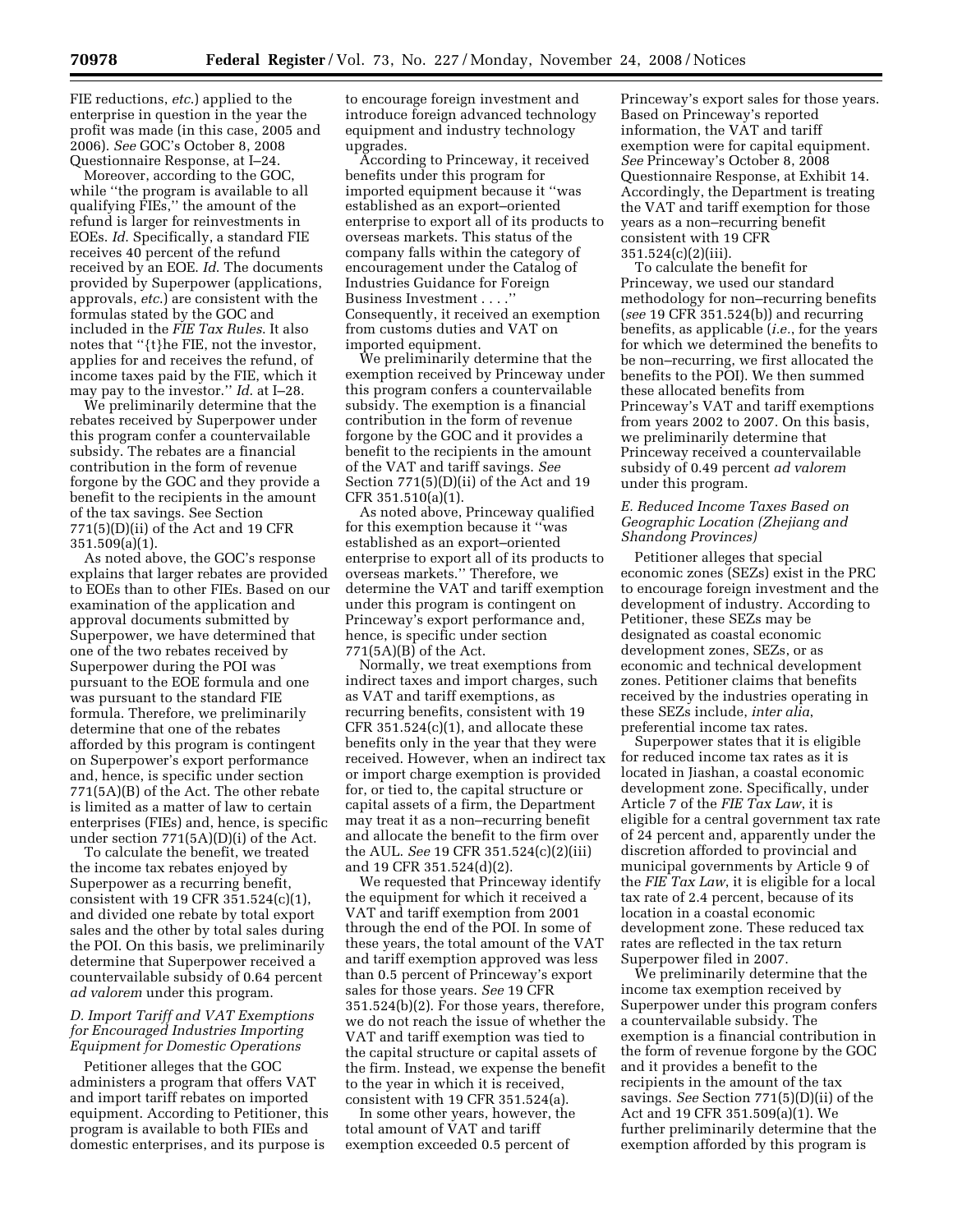limited to enterprises located in designated geographic regions and, hence, is specific under section 771(5A)(D)(iv) of the Act.

To calculate the benefit, we treated the income tax savings enjoyed by Superpower as a recurring benefit, consistent with 19 CFR 351.524(c)(1), and divided the company's tax savings received during the POI by its total sales during that period. To compute the amount of the tax savings, we compared the income tax rate Superpower would have paid in the absence of the program with the income tax rate the company actually paid. On this basis, we preliminarily determine that Superpower received a countervailable subsidy of 0.66 percent *ad valorem*  under this program.

### *F. Income Tax Programs for FIEs in Dongguan City in Guangdong Province*

Petitioner alleges that the government of Guangdong province provides income tax incentives to FIEs operating within the province. According to Petitioner, productive FIEs operating for at least 10 years may take advantage of a ''Two Free, Three Half'' program similar to that operated by the central government. Petitioner also claims that ''export– oriented'' FIEs that export 70 percent or more of their produced goods may qualify for a reduced income tax rate once the ''Two Free, Three Half'' period has expired. Petitioner further claims that export–oriented FIEs operating in SEZs within Guangdong province may qualify for a further reduced income tax rate of 10 percent. Further, Petitioner states that an FIE may receive an income tax refund ranging from 40 to 100 percent when its profits are either reinvested into the enterprise, or reinvested in an export–oriented FIE.

According to Princeway, it is entitled to a 24 percent central government tax rate, reduced from the standard central tax rate of 30 percent, because it is located in Dongguan, a coastal economic development zone. We preliminarily determine that the income tax exemption received by Princeway under this program confers a countervailable subsidy. The exemption is a financial contribution in the form of revenue forgone by the GOC and it provides a benefit to the recipients in the amount of the tax savings. *See* Section 771(5)(D)(ii) of the Act and 19 CFR 351.509(a)(1). We further preliminarily determine that the exemption afforded by this program is limited to enterprises located in designated geographic regions and, hence, is specific under section 771(5A)(D)(iv) of the Act. However, as Princeway is already exempted from all taxes as part of the ''Two Free, Three

Half'' program discussed above, no additional benefits are provided from Princeway's eligibility for a reduced rate under this program.

# *II. Programs for Which We Preliminarily Determine More Information is Needed A. Provision of Hot–Rolled Steel at Less Than Adequate Remuneration*

Petitioner alleges that hot–rolled steel is the primary input into the subject merchandise and many producers of subject merchandise purchase hot– rolled steel directly and handle both the processing and assembly operations to manufacture law grooming products thereof. Petitioner claims that Chinese producers have benefited by obtaining steel from GOC–owned or controlled steel producers at artificially low prices. Petitioner argues that the GOC's control over the steel industry allows it to distribute steel at favorable prices to industries producing higher–valueadded products that drive its export– focused economy, which, Petitioner continues, lowers the cost of production for Chinese producers of subject merchandise.

Both Princeway and Superpower reported purchasing hot–rolled steel during the POI. According to Princeway, all of the hot–rolled steel it purchased during the POI was produced in Taiwan. The Department has requested documentation supporting this claim. According to Superpower, all of the hot–rolled steel it purchased during the POI was produced by privately held companies. The Department has requested additional documentation concerning this claim as well and will consider this issue further for the final determination.

#### *B. Export Incentive Payments Characterized as ''VAT Rebates''*

Petitioner alleges that the GOC has a program in which producers and exporters of subject merchandise may receive rebates of VAT fees on exported goods. Petitioner claims that taxpayers pay no VAT on exported goods, and they are entitled to refunds on any VAT paid on inputs purchased and used to produce exported goods.

Both Princeway and Superpower state they were entitled to export rebates. Moreover, Princeway also states it paid no VAT on imported inputs used in the production of exported goods. Depending on our analysis of responses to supplemental questionnaires due after the issuance of this notice, we may request additional information concerning whether the GOC's export rebate calculation takes into consideration the fact that VAT is often

not paid on the inputs used in producing the exported goods. Likewise, we may have similar questions concerning whether the "cap" the GOC calculates to prevent excessive rebates takes into consideration the fact that VAT is often not paid on such inputs.

# *III. Program for Which We Preliminarily Determine Producers and Exporters of Lawn Groomers To Be Ineligible*

*Consumption Tax and VAT Exemptions for Processing and Assembling Goods for Export, and for Related Processing Costs* 

Petitioner states that the consumption tax in the PRC is levied at the rate of three to 17 percent, depending on the good, and is applied to all products purchased in the production processing of goods for export. According to information submitted by Petitioner, companies located in the municipality of Dongguan that process and assemble goods for export, are exempt from paying the VAT and consumption tax on these goods.

According to the GOC, as a general matter, the consumption tax is levied on goods that the state does not encourage the consumers to use, such as luxury goods, cigarettes, alcohol, *etc*. Furthermore, the GOC explained that payers of this tax are enterprises or individuals that produce or import these goods. The GOC also provided State Council regulations concerning the consumption tax, including a list of taxed products. The document confirms the GOC's statements concerning the types of goods subject to the consumption tax. Therefore, we preliminarily determine that producers and exporters of lawn groomers are not subject to a consumption tax as they are not producers of the taxed goods and, thus, that they are not eligible to benefit from any reduced rates for consumption taxes.

# *IV. Programs Preliminarily Determined To Be Not Used by Princeway and Superpower*

We preliminarily determine that Princeway and Superpower did not apply for or receive benefits during the POI under the programs listed below. We note that the GOC submitted information in its October 27, 2008 supplemental questionnaire response supporting its claims that many local and provincial programs the Department is investigating are actually part of central programs being investigated. The GOC has made such claims regarding several income tax, VAT, and import tariff programs. We do not believe it is necessary to address these arguments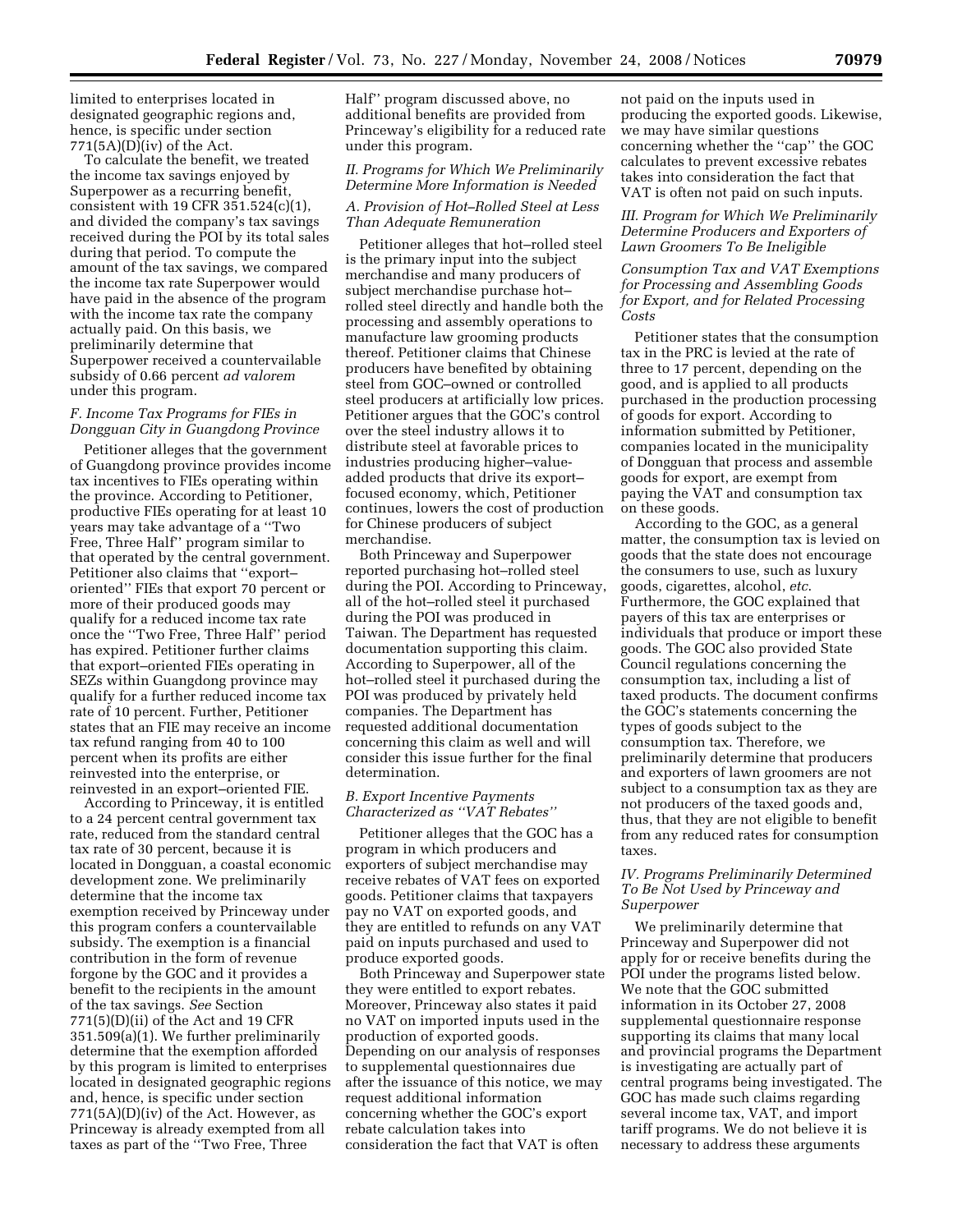and supporting information regarding income tax programs. The Department's AFA methodology, as discussed above, relies on a flat 33 percent figure for use as AFA for income tax programs. Thus, the number of income tax programs does not affect the AFA rate, and will have no other affect on the results of this investigation. Regarding the GOC's claims and supporting information addressing the number of VAT and import tariff programs, we preliminarily agree with the GOC. There are three such programs under investigation: 1) ''Import Tariff and VAT Exemptions for Encouraged Industries Importing Equipment for Domestic Operations,'' established by the *Circular of the State Council on Adjusting Tax Policies on Imported Equipment* (Guofa (1997) No. 37), and used by Princeway and addressed above; 2) ''VAT Refunds for FIEs Purchasing Domestically Produced Equipment,'' regulated by the *Circular on Trial Administrative Measures on Purchase of Domestically Produced Equipment by Projects with Foreign Investment* (Guoshuifa (2006) No. 111), and not used by either Princeway or Superpower and listed below; and 3) ''Export Incentive Payments Characterized as VAT Rebates,''' sometimes referred to in previous investigations simply as ''VAT Export Rebates,'' regulated by the *Provisional VAT Rules of China* (Decree 134 of the State Council, 1993), for which we are gathering more information as discussed above.

We preliminarily determine that the GOC provided adequate information demonstrating that local and provincial governments do not have the authority to regulate the collection of VAT or import tariffs, beyond their involvement in local level administration. For example, according to the *Notice of the State Council of Taxation on Adhering to Administering Tax by Law and Strictly Administering the Reduction and Exemption of Taxes*, Exhibit N–A.2 of the GOC's October 27, 2008 Questionnaire Response, ''The legislative powers in respect of national taxes, shared taxes and local taxes shall be centralized by the central authorities. Each locality . . . should not institute or interpret tax policies beyond their powers, neither they may exceed their terms of reference to grant tax reduction and exemption, nor allow deferment of tax payment, nor exempt somebody from taxes that have been overdue.'' In addition, the *Implementation Opinion on Establishing Direct Tax Authorities at Local Level and Local Tax Bureau*, Exhibit N–B.2 of the GOC's October 27, 2008 Questionnaire Response, states

that the State Taxation Bureau system is responsible for the levy and management of VAT. Finally, the *Customs Law of the People's Republic of China*, Exhibit N–B.3 of the GOC's October 27, 2008 Questionnaire Response, states that ''Customs duties for import or export goods in special areas, for special enterprises and for special purposes may be reduced or exempted. The State Council shall formulate detailed regulations about the scope and method of the reduction or exemption.'' Given this information the following list of programs not used has been consolidated by removing what we have preliminarily determined to be redundant VAT and import tariff allegations. *See*, *also*, Memorandum to File, ''Preliminary Adverse Facts Available Calculation for Lawn Groomers'' (November 17, 2008). We will explore this issue further through supplemental questionnaires issued after this preliminary determination and during verification. We will also consider information Petitioner might place on the record to rebut the GOC's claims. We have also removed from the list below the allegation regarding consumption tax, because, as discussed above, we have preliminarily determined producers and exporters of lawn groomers would not be eligible for benefits under this allegation.

A. Income Tax Credits for FIEs

- Purchasing Domestically Produced Equipment
- B. Income Tax Credits on Purchases of Domestically Produced Equipment by Domestically Owned Companies
- C. VAT refunds for FIEs Purchasing
- Domestically Produced Equipment D. Export–Based ''Reward'' Subsidies for Enterprises in Zhejiang Province
- E. Refunds of Legal Fees Paid in Antidumping and Countervailing Duty Investigations in Zhejiang Province and Jiashan County
- F. Income Tax Programs in Huimin Industrial Park in Zhejiang Province
- G. Export–Based ''Reward'' Subsidies for Enterprises in Huimin Industrial Park in Zhejiang Province
- H. Income Tax Programs in the Hangzhou Export Processing Zone in Zhejiang Province
- I. Provision of Land for LTAR for Export–Oriented FIEs for Enterprises Located in Shandong Province
- J. Income Tax Programs for FIEs Located in Qingdao Municipality
- K. Income Tax Offsets and/or Refunds for FIEs Purchasing Domestic Equipment in Qingdao Municipality
- L. Provision of Land for LTAR for Export–Oriented FIEs Located in

Qingdao Municipality

- M. Income Tax Programs in the Lingang Processing Industrial Zone
- N. Income Tax Programs for FIEs in Guangdong Province
- O. Funds for Outward Expansion of Industries in Guangdong Province
- P. Loans and Development Funds for Export–Oriented Enterprises in Guangdong Province
- Q. Income Tax Programs for FIEs in Dongguan City in Guangdong Province
- R. Income Tax Programs for Export– Oriented FIEs in Dongguan City in Guangdong Province

#### **Verification**

In accordance with section 782(i)(1) of the Act, we intend to verify the information submitted by the respondents prior to making our final determination.

#### **Suspension of Liquidation**

In accordance with section 703(d)(1)(A)(i) of the Act, we calculated an individual rate for each producer/ exporter of the subject merchandise. We preliminarily determine the total estimated net countervailable subsidy rates to be:

| Net Subsidy<br>Rate |
|---------------------|
| $0.95\%$ (de        |
| minimis)            |
|                     |
| 2.77%               |
| 254.52%             |
|                     |
| 254.52%             |
| 254.52%             |
| 254.52%             |
| 254.52%             |
| 2.77%               |
|                     |

Sections 703(d) and 705(c)(5)(A) of the Act state that, for companies not investigated, we will determine an all others rate by weighting the individual company subsidy rate of each of the companies investigated by each company's exports of subject merchandise to the United States. However, the all others rate may not include zero and *de minimis* rates or any rates based solely on the facts available.7 In this investigation, only Superpower's rate meets the criteria for the all others rate, that of Superpower. Therefore, we have assigned

<sup>7</sup>Pursuant to 19 CFR 351.204(d)(3), the Department must also exclude the countervailable subsidy rate calculated for a voluntary respondent. In this investigation we had no producers or exporters request to be voluntary respondents.